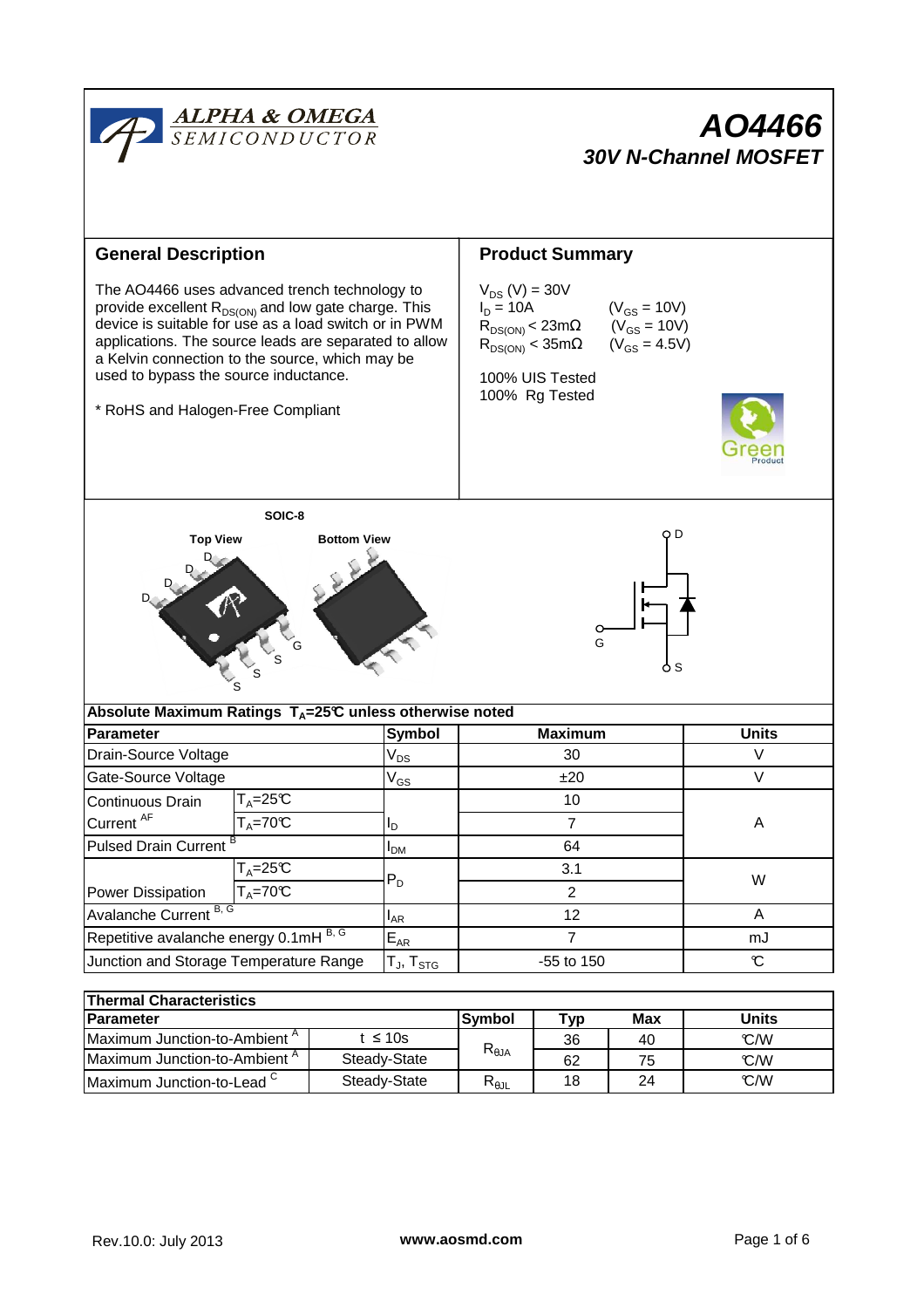

## **Electrical Characteristics (TJ=25°C unless otherwise noted)**

| <b>Symbol</b>               | <b>Parameter</b>                      | <b>Conditions</b>                                      | Min | <b>Typ</b> | Max  | <b>Units</b> |  |
|-----------------------------|---------------------------------------|--------------------------------------------------------|-----|------------|------|--------------|--|
|                             | <b>STATIC PARAMETERS</b>              |                                                        |     |            |      |              |  |
| <b>BV<sub>DSS</sub></b>     | Drain-Source Breakdown Voltage        | $I_D = 250 \mu A$ , $V_{GS} = 0V$                      | 30  |            |      | $\vee$       |  |
| $I_{DSS}$                   | Zero Gate Voltage Drain Current       | $V_{DS} = 30 V_{GS} = 0V$                              |     |            | 1    |              |  |
|                             |                                       | $T_J = 55C$                                            |     |            | 5    | μA           |  |
| I <sub>GSS</sub>            | Gate-Body leakage current             | $V_{DS} = 0V$ , $V_{GS} = \pm 20V$                     |     |            | 100  | nA           |  |
| $V_{GS(th)}$                | Gate Threshold Voltage                | V <sub>DS</sub> =V <sub>GS</sub> I <sub>D</sub> =250µA | 1.5 | 2.1        | 2.6  | $\vee$       |  |
| $I_{D(ON)}$                 | On state drain current                | $V_{GS}$ =4.5V, $V_{DS}$ =5V                           | 64  |            |      | A            |  |
| $R_{DS(ON)}$                | Static Drain-Source On-Resistance     | $V_{GS}$ =10V, $I_{D}$ =10A                            |     | 16.7       | 23   |              |  |
|                             |                                       | $TJ=125C$                                              |     | 24.3       | 30   | $m\Omega$    |  |
|                             |                                       | $V_{GS}$ =4.5V, $I_D$ =5A                              |     | 23.7       | 35   | $m\Omega$    |  |
| $g_{FS}$                    | <b>Forward Transconductance</b>       | $V_{DS}$ =5V, I <sub>D</sub> =10A                      |     | 17         |      | S            |  |
| $V_{SD}$                    | Diode Forward Voltage                 | $IS=1A, VGS=0V$                                        |     | 0.75       | 1    | $\vee$       |  |
| I <sub>S</sub>              | Maximum Body-Diode Continuous Current |                                                        |     |            | 2.4  | Α            |  |
|                             | <b>DYNAMIC PARAMETERS</b>             |                                                        |     |            |      |              |  |
| $\mathsf{C}_{\mathsf{iss}}$ | Input Capacitance                     |                                                        | 298 | 373        | 448  | pF           |  |
| $C_{\rm oss}$               | <b>Output Capacitance</b>             | V <sub>GS</sub> =0V, V <sub>DS</sub> =15V, f=1MHz      | 46  | 67         | 88   | pF           |  |
| $C_{\rm rss}$               | Reverse Transfer Capacitance          |                                                        | 24  | 41         | 58   | pF           |  |
| $R_{g}$                     | Gate resistance                       | $V_{GS}$ =0V, $V_{DS}$ =0V, f=1MHz                     | 0.6 | 1.8        | 2.8  | Ω            |  |
|                             | <b>SWITCHING PARAMETERS</b>           |                                                        |     |            |      |              |  |
| $Q_q(10V)$                  | <b>Total Gate Charge</b>              |                                                        | 5.7 | 7.1        | 8.6  | nC           |  |
| $Q_g(4.5V)$                 | <b>Total Gate Charge</b>              | $V_{GS}$ =10V, $V_{DS}$ =15V, $I_{D}$ =10A             | 2.7 | 3.5        | 4.2  | nC           |  |
| $\mathsf{Q}_{\text{gs}}$    | Gate Source Charge                    |                                                        |     | 1.2        |      | nC           |  |
| $Q_{\text{gd}}$             | Gate Drain Charge                     |                                                        |     | 1.6        |      | nC           |  |
| $t_{D(0n)}$                 | Turn-On DelayTime                     |                                                        |     | 4.3        |      | ns           |  |
| $t_r$                       | Turn-On Rise Time                     | $V_{GS}$ =10V, $V_{DS}$ =15V, R <sub>L</sub> =1.5Ω,    |     | 2.8        |      | ns           |  |
| $t_{D(off)}$                | Turn-Off DelayTime                    | $R_{\text{GEN}} = 3\Omega$                             |     | 15.8       |      | ns           |  |
| $\mathfrak{t}_{\mathsf{f}}$ | Turn-Off Fall Time                    |                                                        |     | 3          |      | ns           |  |
| $\mathfrak{t}_{\text{rr}}$  | Body Diode Reverse Recovery Time      | $I_F = 10A$ , dl/dt=100A/ $\mu$ s                      | 8.4 | 10.5       | 12.6 | ns           |  |
| $Q_{rr}$                    | Body Diode Reverse Recovery Charge    | $I_F = 10A$ , dl/dt=100A/ $\mu$ s                      | 3.6 | 4.5        | 5.4  | nС           |  |
| $t_{rr}$                    | Body Diode Reverse Recovery Time      | $I_F = 10A$ , dl/dt=500A/ $\mu$ s                      | 4.7 | 6.0        | 7.2  | ns           |  |
| $Q_{\rm r}$                 | Body Diode Reverse Recovery Charge    | $I_F = 10A$ , dl/dt=500A/ $\mu$ s                      | 5.3 | 6.6        | 8    | nC           |  |

A: The value of R<sub>6JA</sub> is measured with the device mounted on 1in 2 FR-4 board with 2oz. Copper, in a still air environment with

 $T_A=25^\circ$  C. The value in any given application depends on the user's specific board design.

B: Repetitive rating, pulse width limited by junction temperature.

C. The R<sub>BA</sub> is the sum of the thermal impedence from junction to lead R<sub>BIL</sub> and lead to ambient.

D. The static characteristics in Figures 1 to 6 are obtained using <300 µs pulses, duty cycle 0.5% max.

E. These tests are performed with the device mounted on 1 in 2 FR-4 board with 2oz. Copper, in a still air environment with T  $_A=25^\circ$  C. The SOA curve provides a single pulse rating.

F. The current rating is based on the  $t \leq 10$ s junction to ambient thermal resistance rating.

G: L=100uH, V<sub>DD</sub>=0V, R<sub>G</sub>=0Ω, rated V<sub>DS</sub>=30V and V<sub>GS</sub>=10V

Rev 9: May. 2012

THIS PRODUCT HAS BEEN DESIGNED AND QUALIFIED FOR THE CONSUMER MARKET. APPLICATIONS OR USES AS CRITICAL COMPONENTS IN LIFE SUPPORT DEVICES OR SYSTEMS ARE NOT AUTHORIZED. AOS DOES NOT ASSUME ANY LIABILITY ARISING OUT OF SUCH APPLICATIONS OR USES OF ITS PRODUCTS. AOS RESERVES THE RIGHT TO IMPROVE PRODUCT DESIGN, FUNCTIONS AND RELIABILITY WITHOUT NOTICE.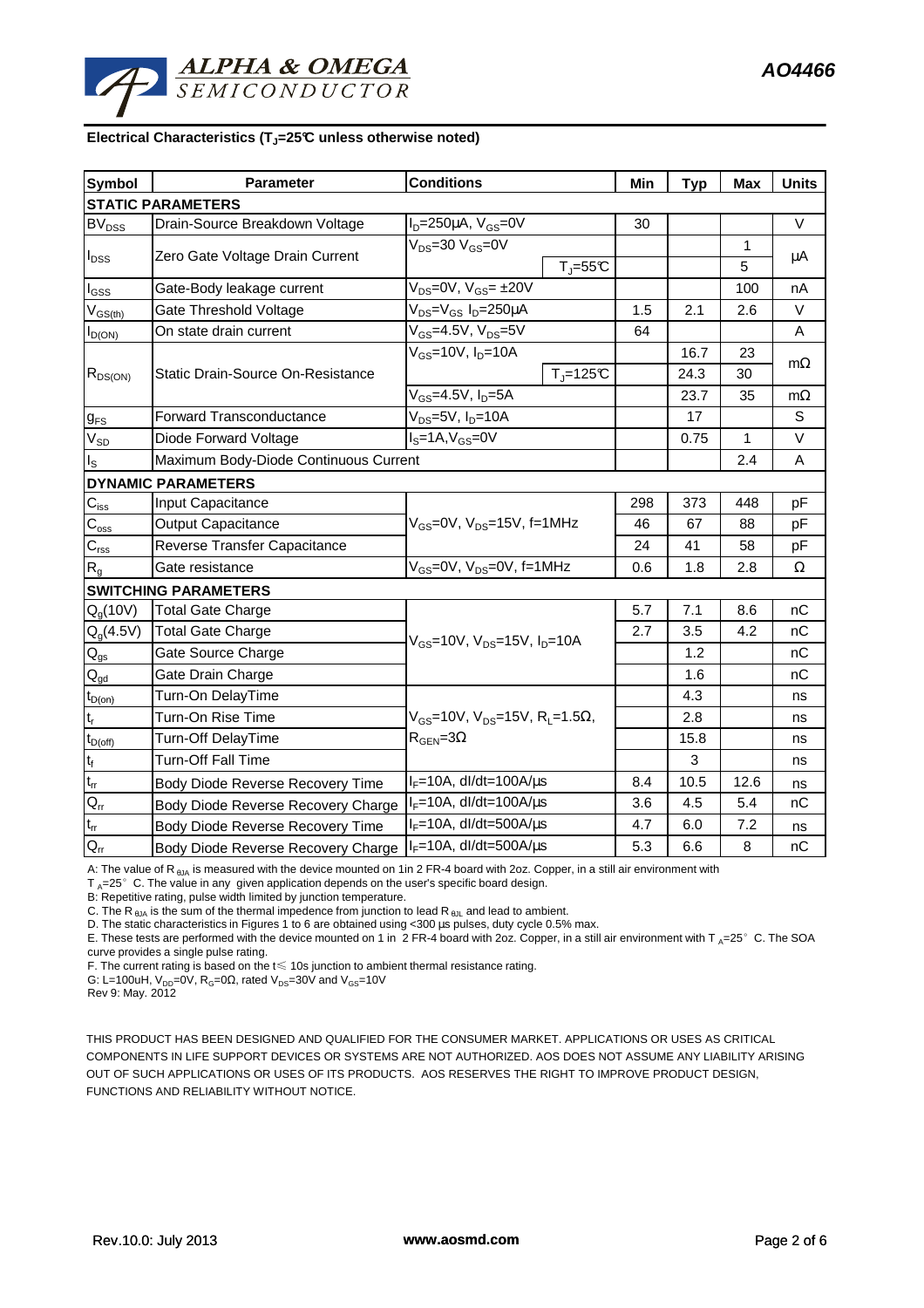### **TYPICAL ELECTRICAL AND THERMAL CHARACTERISTICS**

**ALPHA & OMEGA**<br>SEMICONDUCTOR

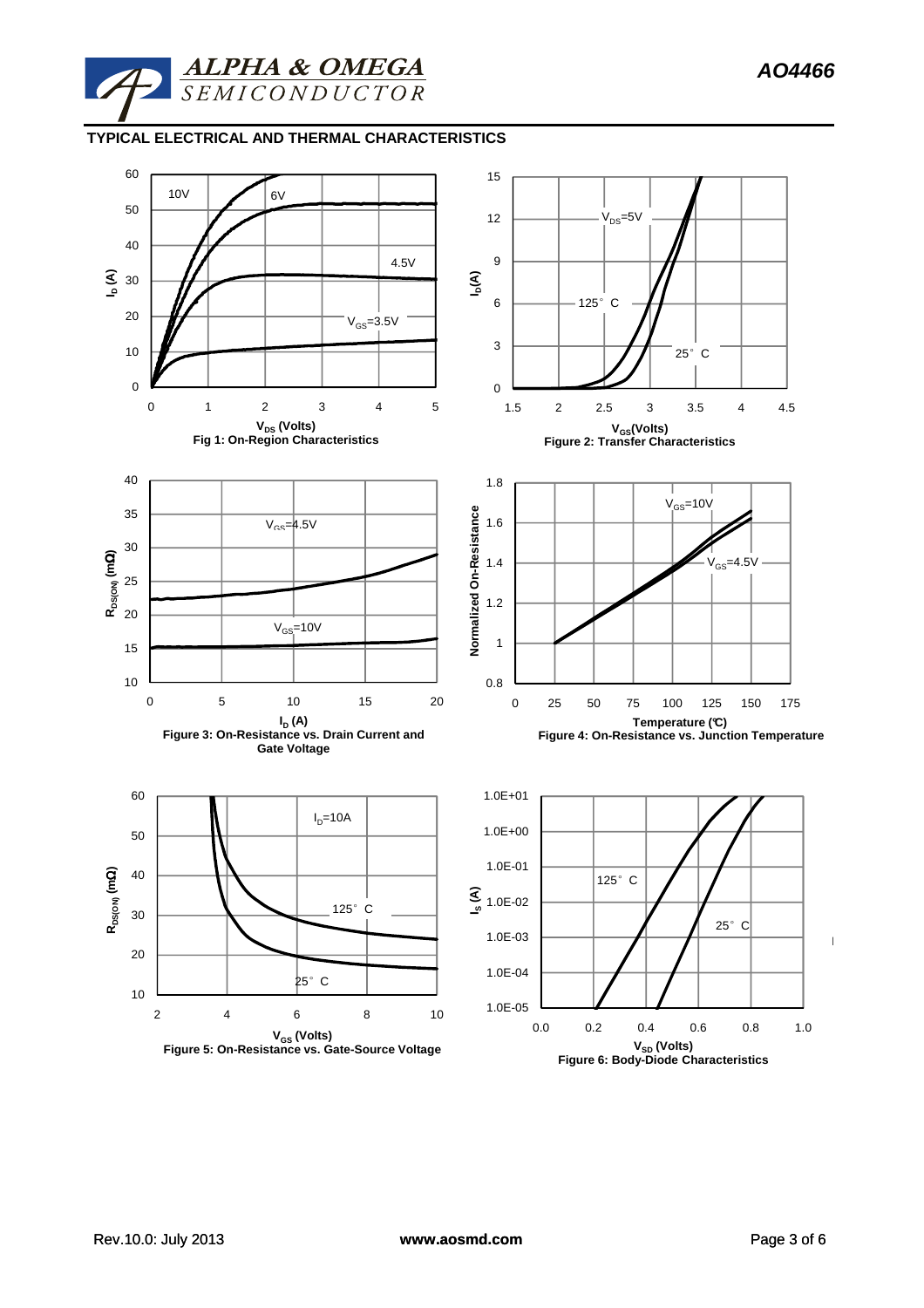

# **TYPICAL ELECTRICAL AND THERMAL CHARACTERISTICS**



**Figure 11: Single Pulse Power Rating Junction-to-Ambient (Note E)**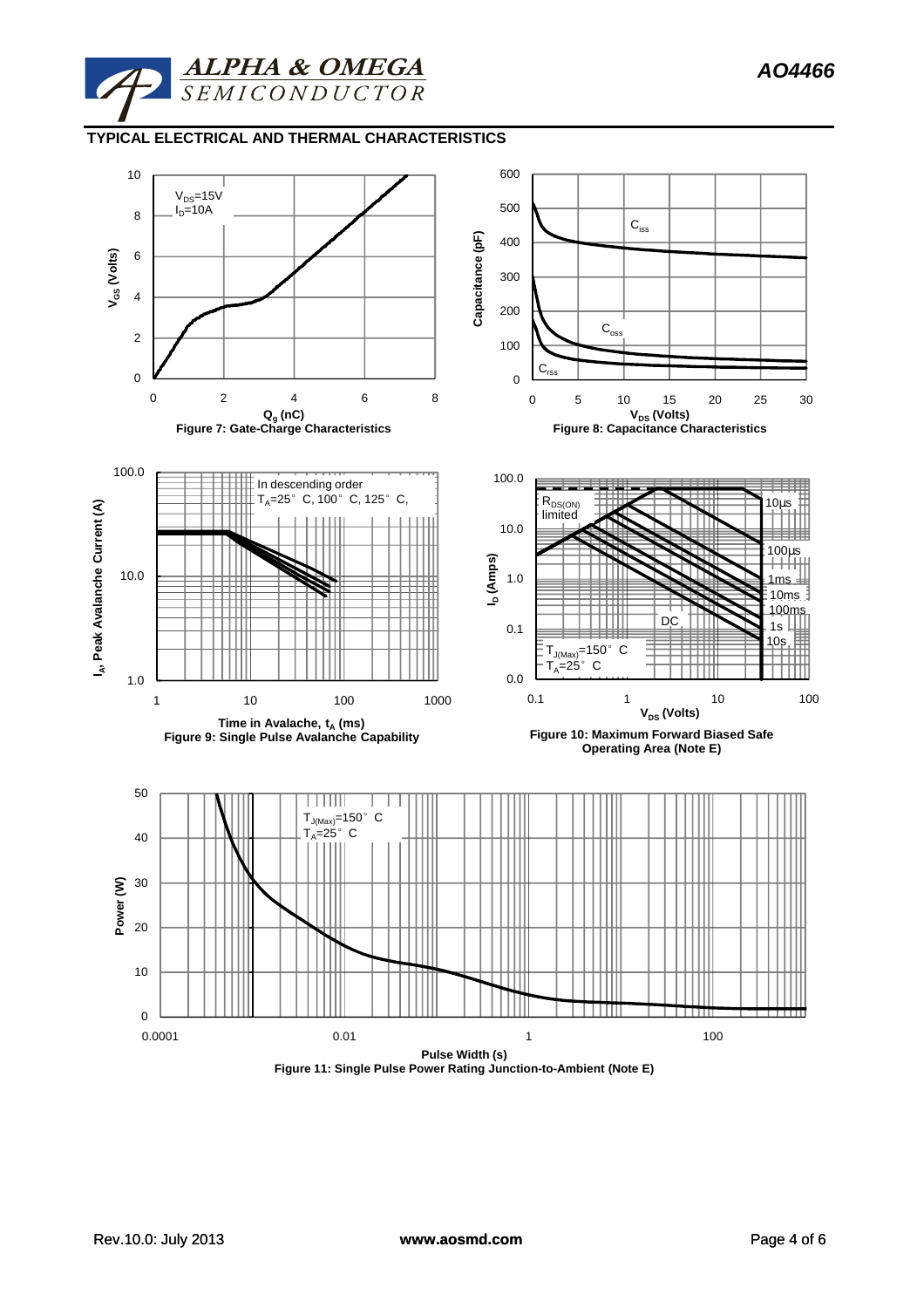

**TYPICAL ELECTRICAL AND THERMAL CHARACTERISTICS**



**Figure 12: Normalized Maximum Transient Thermal Impedance**